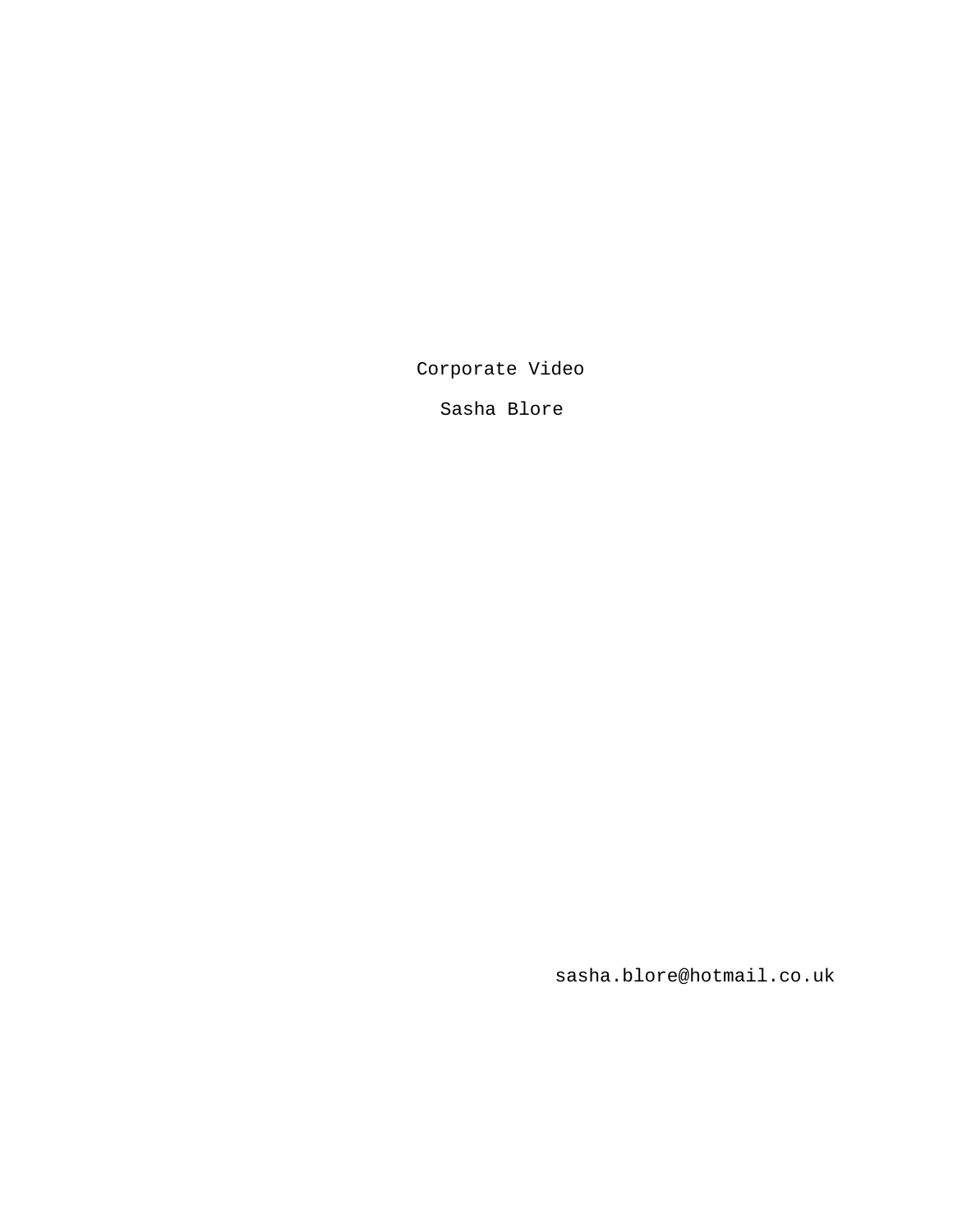EXT. PAVEMENT- DAY

A platfomer style game much like Little Big Planet. Bushes line the street, blue skies. A TEDDY bear falls from the sky with s thud. Looking up dazed and confused he stands and lets out an angry grunt before a VOICE speaks.

> VOICE (V.O): Oh! Hello there, you're early!

Teddy looks around and lets out another confused grunt.

VOICE (V.O): Sorry! You must be very confused!

Teddy nods.

VOICE (V.O) CONT'D: You see that person out there? That's you! Give them a wave!

Teddy waves at the audience and shrugs his shoulders with a confused grunt. The bushes disappear and are replaced by a huge office block.

> VOICE (V.O): This is the building you're in charge of, isn't it Teddy?

The building is replaced with a fast food restaurant.

VOICE (V.O): or maybe this?

the restaurant is replaced by a shop.

VOICE (V.O): or even this?

Teddy nods and shrugs again.

VOICE (V.O): i'm here to talk to you about saving some energy...

The blue sky turns grey and a storm brews. Teddy crosses his arms and strops to the floor.

> VOICE (V.O) CONT'D: ...and money!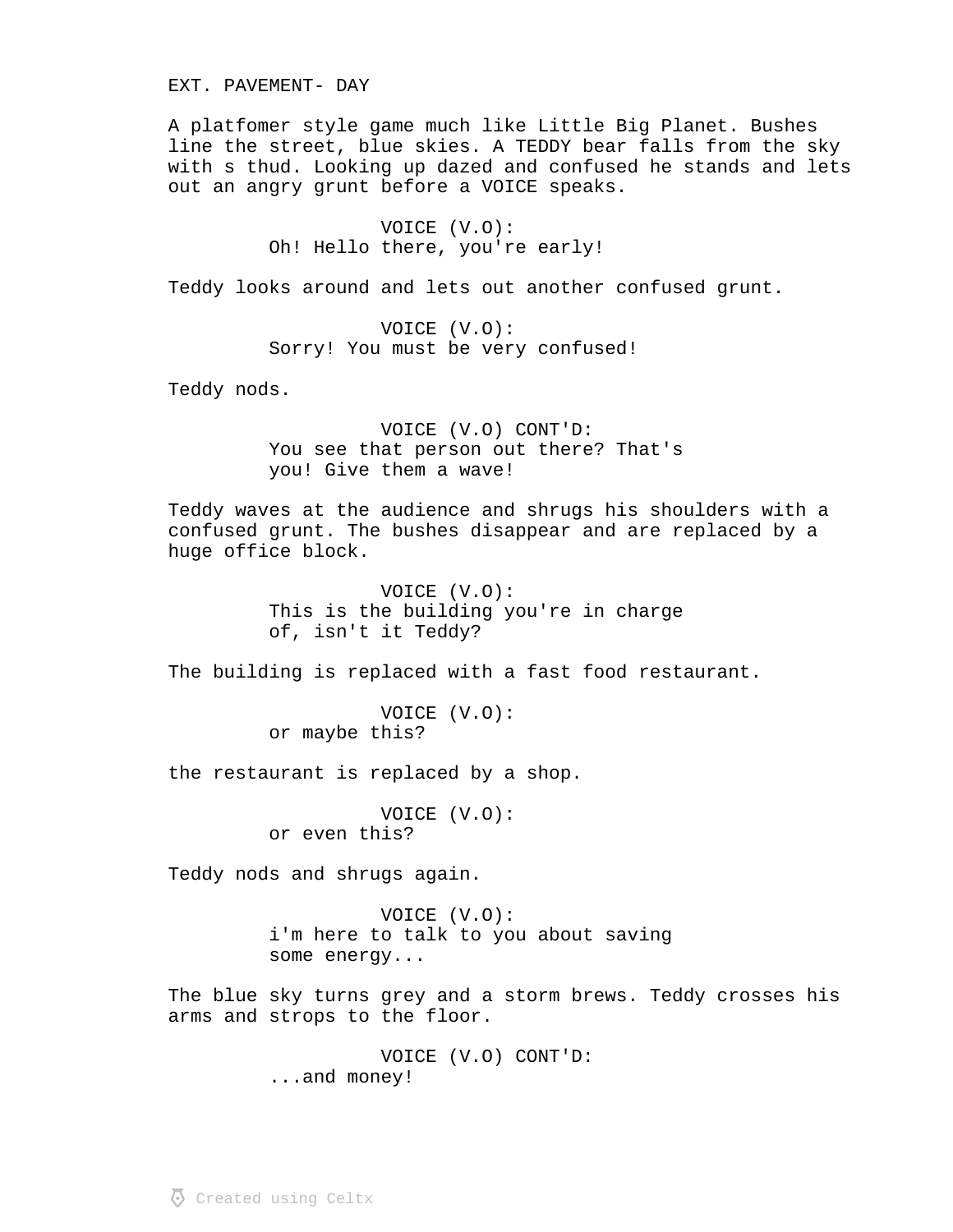The sky returns to blue and Teddy's eyes light up with pound signs as he jumps with joy.

> VOICE (V.O): right this way!

## INT. OFFICE BUILDING- DAY

Teddy now stands in an office, other teddies staring blank faced at computer screens with harsh white lighting. The windows have cheap blinds which barely block any light, one open blind reveals a single paned window, the TED next to the window shivers uncontrollably. The radiators are icy.

> VOICE (V.O): So, what can you do to save energy and make more money? Let's see.

Teddy moves to the windows.

VOICE (V.O): Look at that poor Ted shivering! You see this window? Why it's only single paned! If it was double glazing less heat would escape and less cold air would come inside!

Arrows appear showing lots of warm air leaking out of the window with single paned glass. Two WORKMEN TEDDIES replace the window with double glazing and the arrows show less heat escaping. The cold teddy still shivers but not as badly.

> VOICE (V.O): There we are! Ted looks a little warmer now. But he's still shivering! More can be done!

the blinds roll down to cover the window, light still bursts through.

> VOICE (V.O): You see all the light coming through here? That means heat is escaping too! If you invest in some blackout blinds, less heat will escape and the indoor lighting will work much better!

The Workmen Teddies replace the blind with a blackout one and the teddy stops shivering almost completely.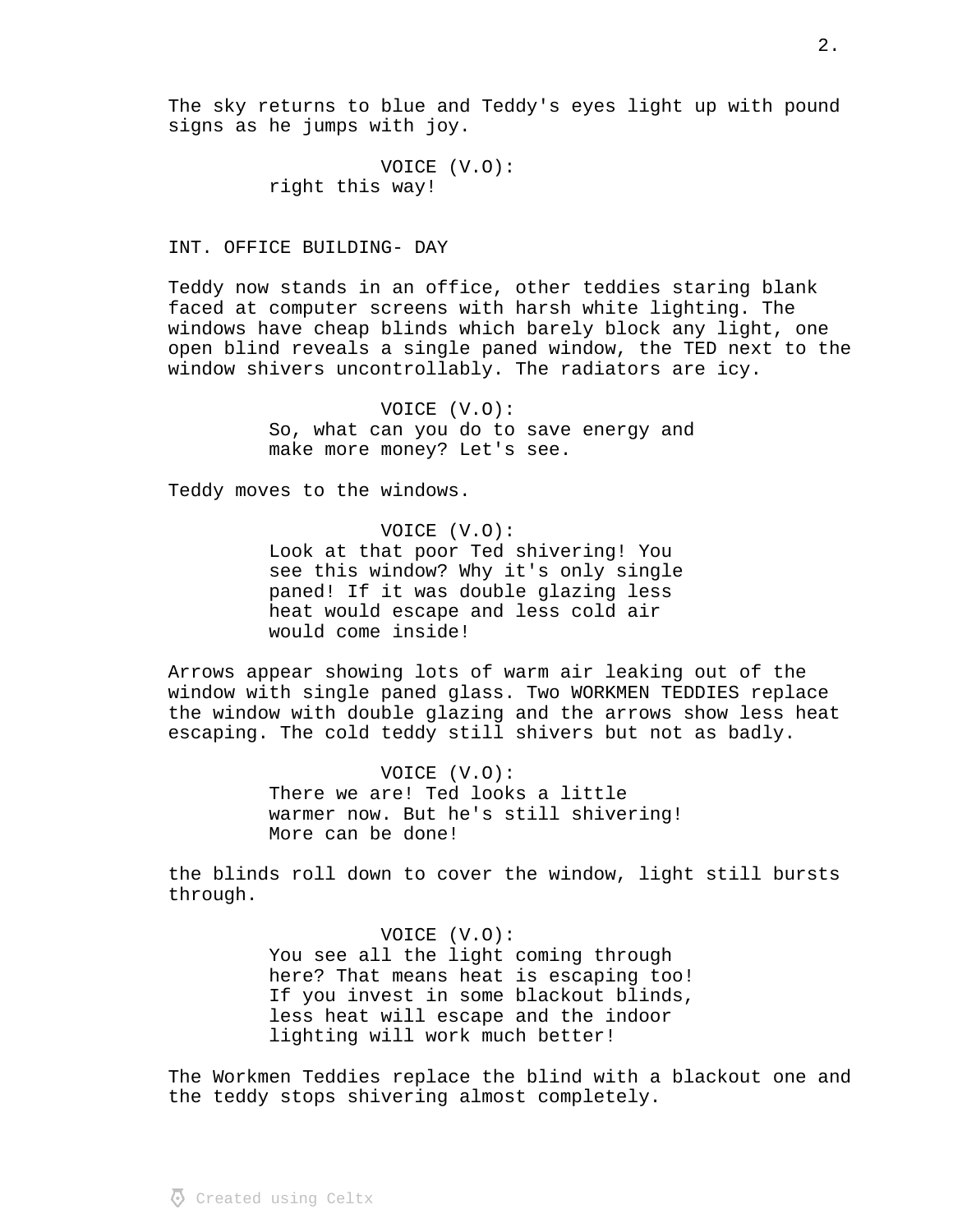Teddy grunts again.

# VOICE (V.O):

of course! This will save you money Teddy as although you have to spend money on replacing the windows and blinds, you spend less money on heating the building!

Cold Ted grabs his briefcase and leaves to go home, his computer left on standby.

# VOICE (V.O):

Oh goodness! Look at that! Something else you can do is ensure that electricals are switched completely off or unplugged whenever they're not being used. This will save electrical energy and bring down the electric bill!

A light flickers and turns off.

#### VOICE (V.O):

those harsh lightbulbs waste a lot of energy in the form of heat, meaning you spend more money on the electricity to power them. if these are replaced by energy saving bulbs, they'll use less energy and this extra expenditure won't be necessary!

A loud groan comes from the radiator.

VOICE (V.O): oh no! The boiler, let's check it out!

#### INT. BOILER ROOM- DAY

A dark and dingy cellar. The boiler shakes and groans.

VOICE (V.O): Oh No! It's gonna blow! That'll cost you an arm and a leg! This could be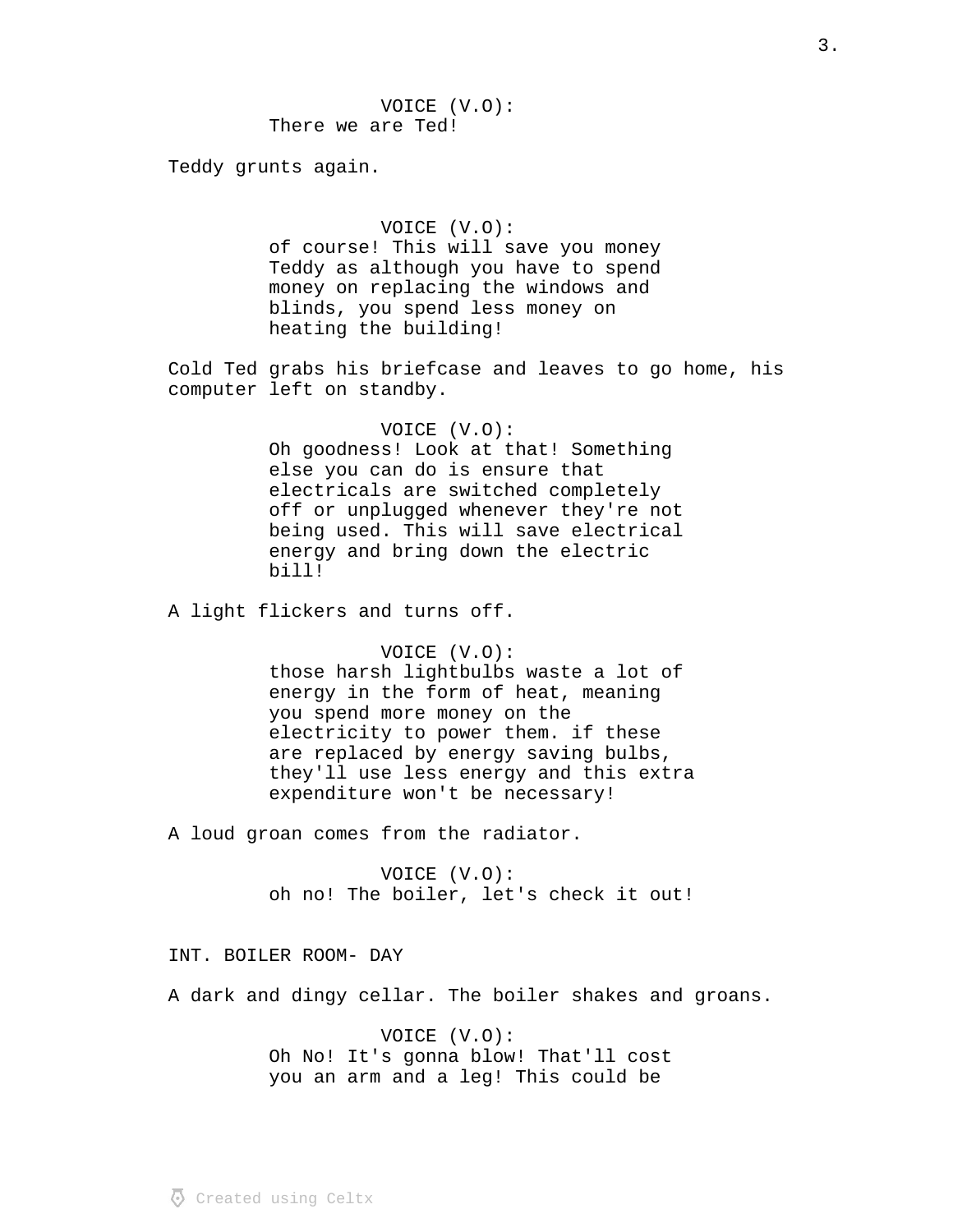avoided by regular maintenance of the boiler and central heating systems. This combined with the windows and blinds will mean you'll spend much less on keeping your employees comfortable.

Teddy smiles and claps his hands.

VOICE (V.O): There's one more thing you can do Teddy!

Teddy shrugs again with a confused grunt. The boiler room changes to a pathway to a nice house.

EXT. HOUSE PATH- DAY

Teddy crosses his arms and huffs with an angry grunt.

VOICE (V.O): I know, I know! Working from home isn't cheaper for you! But it is! If your employees work from home just one day a month, the money saved will be a huge amount! Firstly, employee's home wifi and computer is usually a lot stronger than the one used in offices, meaning that they'll do more work more quickly!

A wifi sign appears with only one line which boosts to the full five.

> VOICE (V.O): This means that for that day, you won't have to pay for their wifi usage or the electricity to power their computers or even the heating to keep them warm, that'll be their job!

INT. TEDDY STUDY- DAY

a WORKER teddy is in their pyjamas, wrapped in a blanket on the computer, working on a computer happily.

VOICE (V.O):